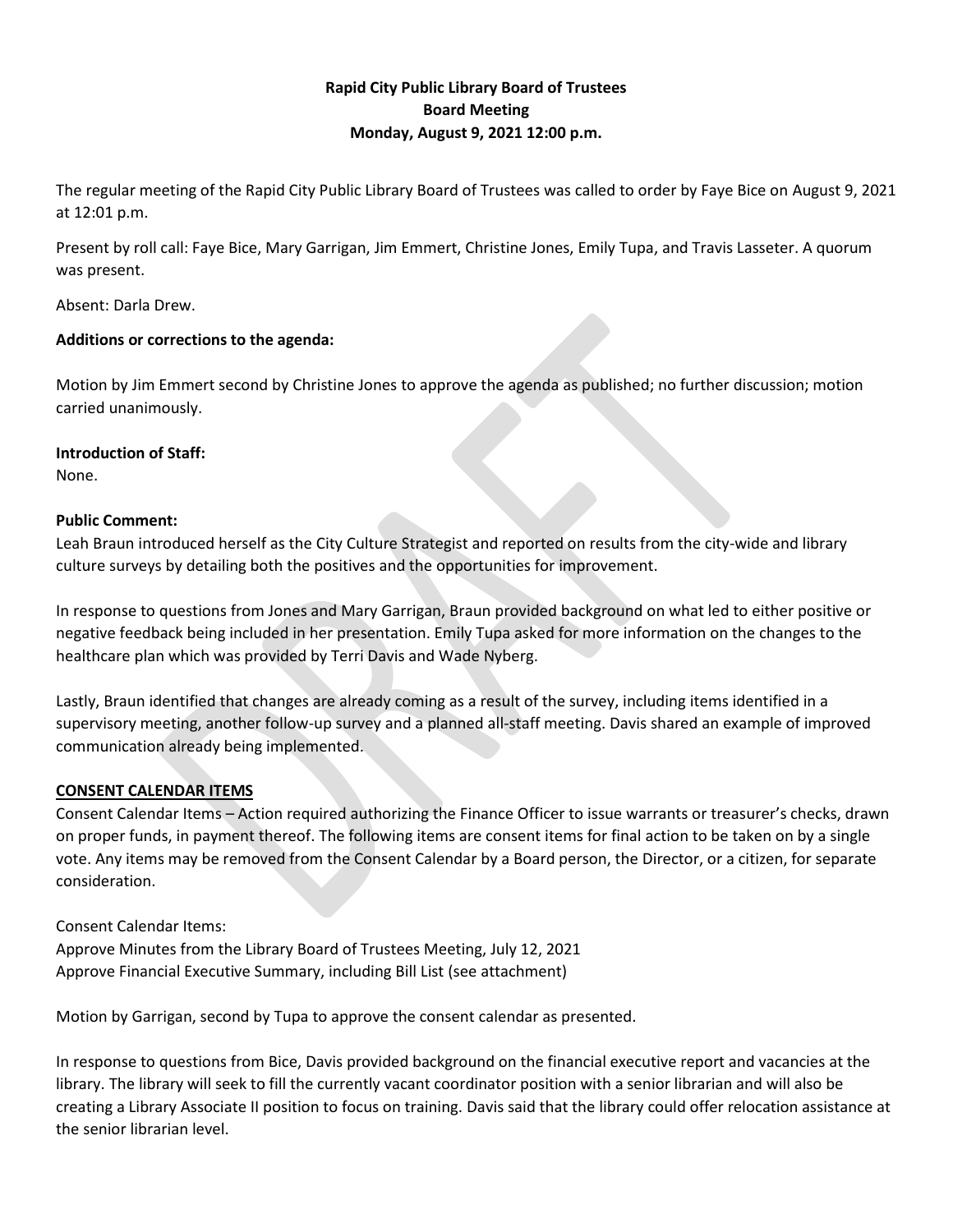Jones asked what the percentage for the benefits of these positions was. Davis estimated that it is 20-25%.

No further discussion, motion carried unanimously.

## **ADMINISTRATIVE REPORTS**

#### Director's Report:

Davis reported on the decision to require staff to wear masks in the library again, the increased demand for notary services (362 in July), and the new trial for rapid access computers which came about as a result of a staff workgroup. If the computer trial is successful, a policy update will be brought back to the September meeting. Lastly, the library is investigating repair or replacement of the sidewalks around the building, replacing the entryway doors, and has requested vision funds from the city to improve access to the main floor restrooms and open up the narrow hallway there.

In response to questions from Garrigan and Tupa, Davis provided the locations for the pop-up library and described how to find this information on the library website.

Davis read a letter which detailed excellent customer service provided by one of the library staff members during a difficult patron interaction.

Motion by Jim Emmert second by Christine Jones to acknowledge the director's report as presented; no further discussion; motion carried unanimously.

2<sup>nd</sup> Quarter Statistics Report:

Davis reported that the numbers are good compared to 2020, but that is also to be expected after a year that was so impacted by COVID.

In response to a question from Bice, Davis indicated that events haven't gotten back to the point that they were before, but we hope to start in-person events in September. The library is closely monitoring the COVID situation in case changes are required.

Motion by Jones second by Emmert to acknowledge the 2<sup>nd</sup> quarter statistics report as presented; no further discussion; motion carried unanimously.

2<sup>nd</sup> Quarter County Statistics Report:

Davis reported that due to a purge of expired accounts, the number of county records has decreased slightly.

Motion by Garrigan second by Emmert to acknowledge the 2<sup>nd</sup> quarter county statistics report as presented; no further discussion; motion carried unanimously.

### Board Training Opportunities:

Davis reported that the state library is recommending two subsidized training sessions for library trustees – Short Takes for Trustees and the Trustee Academy. Board members were asked to use the link provided to register for the Trustee Academy if they are interested and to report all time spent training to Davis so that it can be tracked for accreditation.

Davis also recommended that the board start going through the Short Takes for Trustees during meetings. Bice asked for these to be scheduled toward the end of the meetings in the future.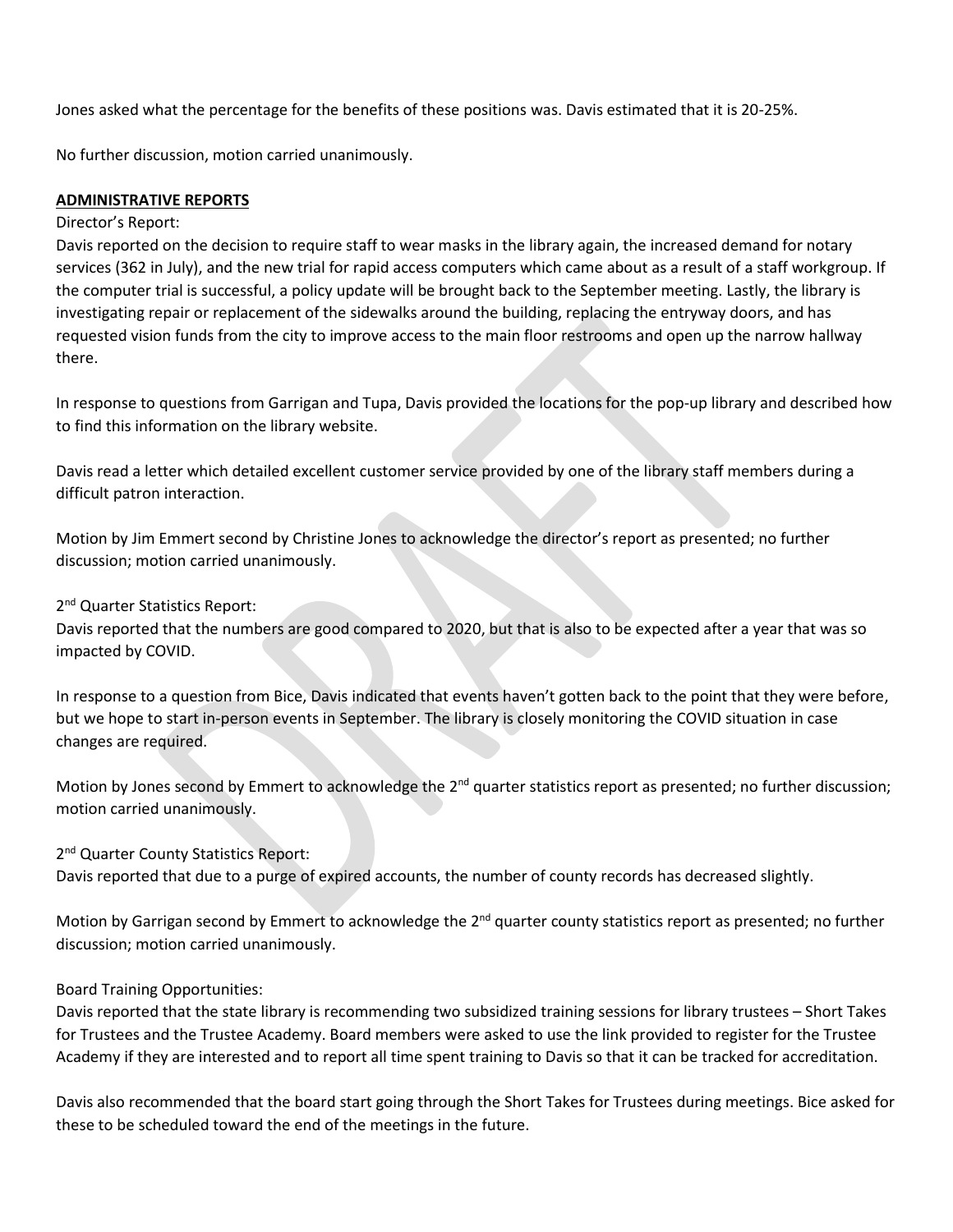Conflict of Interest Documents:

Davis indicated that Carla Cushman, from the city attorney's office, had provided information regarding conflict of interest and asked her to provide a letter, the city policy and the state statutes at a board meeting. Board members have already signed conflict of interest forms.

Motion by Emmert second by Tupa to acknowledge the conflict of interest documents as presented; no further discussion; motion carried unanimously.

## **POLICY COMMITTEE**

Lending and Fees Policy: Motion by Tupa, second by Emmert to approve updates to the Lending and Fees Policy as presented.

Davis provided background on the changes to the policy by describing the merchandise which will be for sale, the items requiring sales tax, and the limitation of one mobile hotspot per library account. For the items that require sales tax, the library will be relying on city finance to provide guidance.

In response to a question from Tupa, Davis indicated that merchandise can be purchased from the checkout desk and a display has already gone up.

No further discussion; motion carried unanimously.

Fine Forgiveness Event:

Motion by Tupa, second by Garrigan to authorize a fine forgiveness and lost materials return event for September 2021 during Library Card Sign-up Month.

Davis reported that fine forgiveness is something that we have done in the past for a week or two at a time. This year, the library is recommending a full month to coincide with September's library card sign-up month. Overdue and lost fees will be forgiven if materials are returned and a donation of any like new material or item for charity will also count for up to \$25. The event will be promoted to communities that have the most to benefit from renewed access to their library accounts. Davis also indicated that donations may be made for other patrons even if someone doesn't have overdue or lost materials themselves.

Jones asked if this would include patrons that have already gone to collections and Davis replied that it would and that the library would waive collection fees as well.

No further discussion; motion carried unanimously.

Rapid City Indian Boarding School Lands Project (RCIBSL) Memorandum of Understanding: Motion by Tupa, second by Emmert to approve a Memorandum of Understanding between the Rapid City Public Library and the Rapid City Indian Boarding School Lands project as presented.

Davis indicated that this agreement will have very little work impact for the library, but the community will benefit by having these materials on the library's website and available for research.

No further discussion; motion carried unanimously.